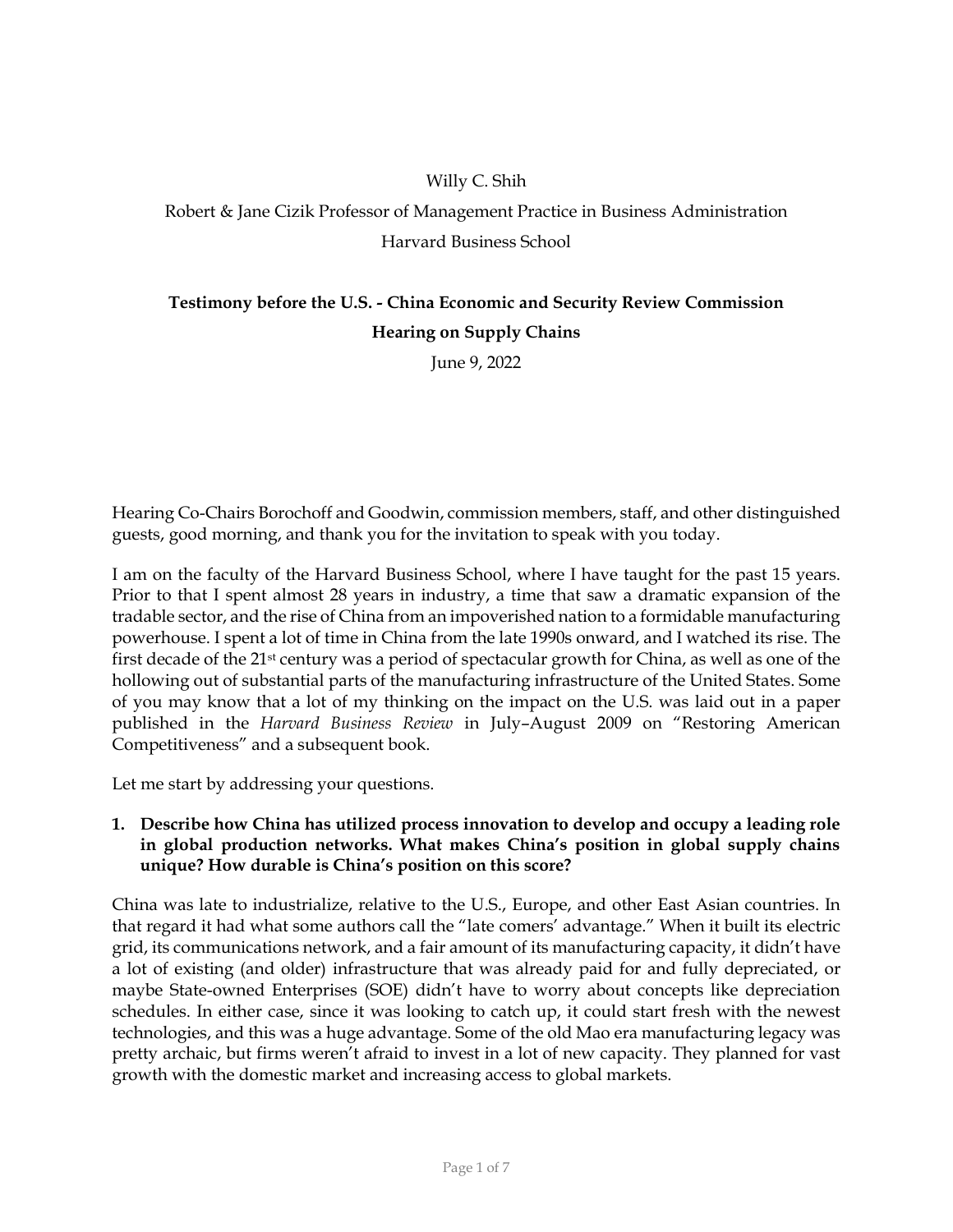Let me illustrate this point. I used to teach with the late Clayton Christensen, who was famous for his model of disruptive innovation – and how the steel minimills caused havoc for the domestic integrated steel producers. I asked him once, "Clay, the question you really should ask is how did American steel manufacturers get in trouble in the first place?"

At the end of World War Two, American steel manufacturers were the king of the hill. U.S. Steel, Bethlehem, Jones & Laughlin, others. I remember those names from when I was young. Their competitors in Germany and Japan lay in ruins. But when those countries rebuilt, they were the first to use newer technologies like the basic oxygen process, they were the first to use continuous casting, they weren't hobbled by older open hearth furnaces that were less efficient but fully paid for and depreciated. American firms were fearful of the financial costs of excess capacity, so why add more even if it made better product at lower cost? In the late 1910s, American firms were also late adopters of electric motors distributed in factories for the same reason. The old centralized power was already paid for. I can extend this example to numerous other industries: castings, LCD display panels, vehicle assembly lines, the telephone network. As I'm sure you know, China largely skipped fixed wireline and went right to wireless.

In China during the 1990s and 2000s, a period of rapid industrialization, both Chinese and foreign invested companies imported a great deal of production equipment. Some of this was the result of "lift and shift" strategies in which production equipment was moved from the U.S. or Europe, but there were also many instances where the latest production technologies and equipment were purchased, largely from abroad. The equipment generally comes with training, as it is in the interest of the toolmakers to provide it. They therefore received a lot of know-how embedded in those production tools. I have written about this phenomena in the *MIT Sloan Management Review*, and I am incorporating that article by reference.<sup>1</sup> That is something everybody in every country does, but if you are a latecomer, it helps when you don't have to go through a lot of learning that is abstracted and presented to you.

Let me add that China historically engaged in a unique combination of centralized planning with experimentation. In addition to its five year plans, it engages in longer term programs as well. I would like to highlight in particular the National High-tech R&D Program, also known as the "863 Program" named for the year and month (March, 1986) when four scholars proposed a plan to accelerate the country's high tech development. It sought to boost innovation capacity in named strategic sectors like information technologies and infrastructure, biological and pharmaceutical technologies, nanomaterials and other materials, among others. I have to admit the first time I saw this program, I was impressed by its ambition and well delineated scope.

China also has a fierce form of market competition, and it is driven by policy makers in provinces and cities who take plans handed down from Beijing and implement them with their own means and methods, competing fiercely with each other. For those leaders who are successful, this is a path to promotion within the Chinese Communist Party. Sometimes Beijing tries to tone down this hyper-competition and rationalize markets, deeming it a waste of resources. But it's an interesting and powerful model that had delivered results.

China's position in global supply chains is much more pervasive than many people realize. It has combined what seemed like (until a few years ago) a virtually unlimited low-cost workforce that

 $\overline{a}$ 

<sup>1</sup> Shih, Willy. "Why high-tech commoditization is accelerating." *MIT Sloan Management Review* 59, no. 4 (2018): 53-58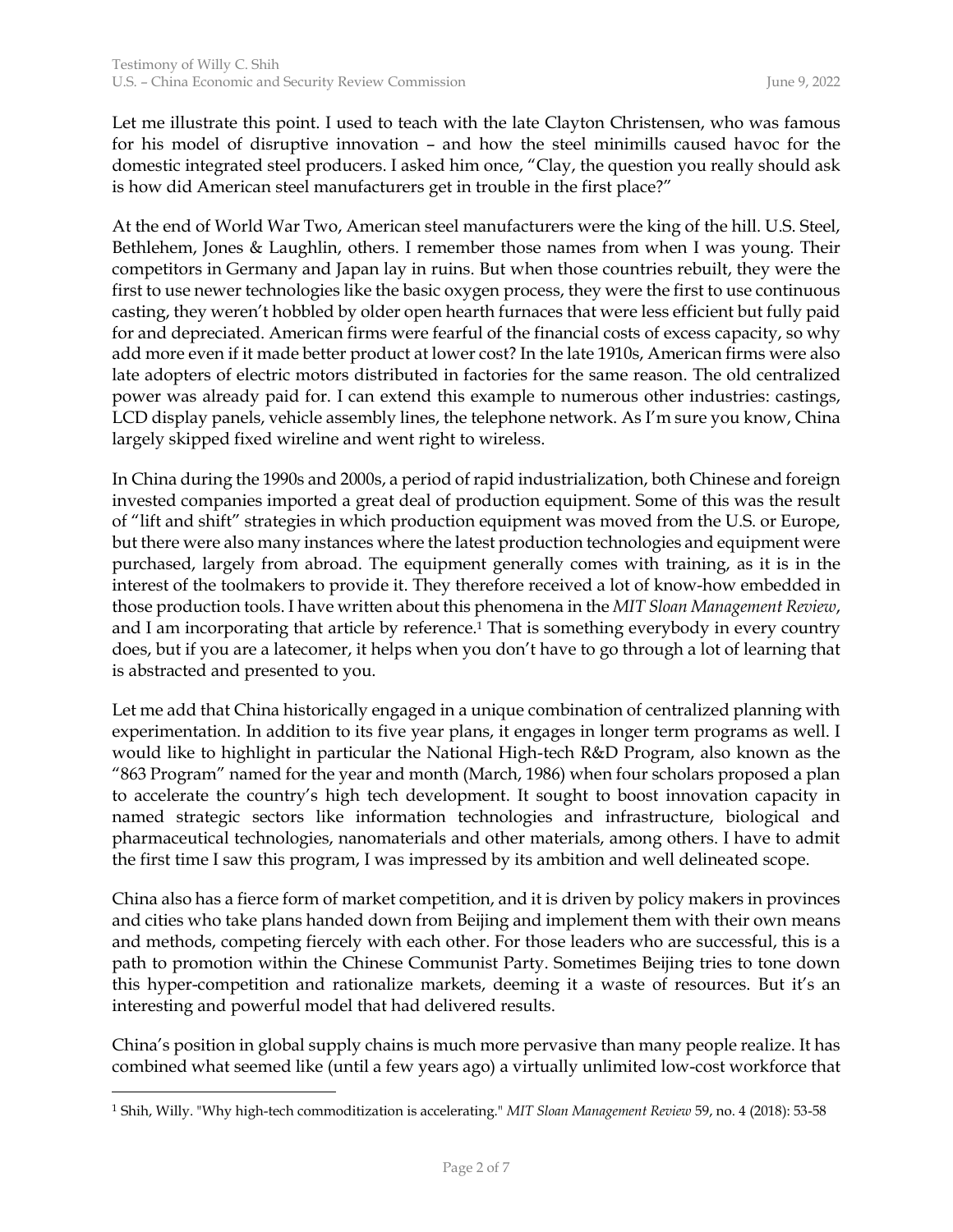had both the discipline and the ambition to get ahead. Workers there were willing to do things that American workers were not, and they did it for a tenth the cost or sometimes even less. While many people focus on the high profile products like lithium ion batteries, computers, communications equipment, or pharmaceuticals, we actually have broad dependencies that run much deeper than most Americans realize. Do you shop at the big box home improvement stores or retailers? All you have to do is look at who the largest importers from China are. In the midst of the supply chain crisis that we have been living through for the past two years, imports from China have posted records month after month, because we don't have anywhere else to go to for a lot of manufacturing capacity. The pandemic revealed a lot of surprise dependencies, and I guarantee there are many more.

China's position is durable, though not insurmountable, because they have both the capacity and the capabilities. If you want to assemble 10 million iPhones in preparation for a launch weekend, there is only one place where you can marshal the labor, enjoy the labor flexibility, and do it at a reasonable cost, at scale.

# **2. What economic advantages has China's leadership in process innovation conferred on China? To what extent can other economies realize similar advantages?**

As described above, Chinese companies have been willing and able to apply the latest process innovations. They then use learning and economies of scale to cement their positions. Economies of scale and process learning as exemplified by the learning curve play a crucial role. These effects overlap of course, but let me start with scale economies.<sup>2</sup>

Economies of scale are cost decreases that result from expanding production. If the cost per unit of output rises more slowly than the costs of inputs in the same proportions, there are economies of scale (for example, if output doubles while the total cost of inputs less than doubles). The simplest scale economies arise when there are high setup costs and relatively low run costs per unit of output so that spreading setup over larger run volumes improves efficiency of labor and asset utilization.

Economies of scale are frequently found in industries that require large capital expenditures on plant and equipment, or the establishment of a large infrastructure prior to the ability to begin providing service. High fixed costs get apportioned across the entire product volumes, so larger production volumes mean a smaller per unit allocation.

China has been able to take advantage of the tradability of its output, and as a low cost provider combine the gigantic export market with its own growing domestic market. This is something that the United States was able to take advantage of during the 20<sup>th</sup> century, but the growth of the tradable sector enabled by low cost ocean container shipping from the late 1990s has helped China immensely. Thus its firms have been able to build extraordinary positions as low cost producers.

 $\overline{a}$ 

<sup>2</sup> This explanation comes from Shih, Willy, "Scale Effects, Network Effects, and Investment Strategy," HBS Case No. 611-082 (May 13, 2011)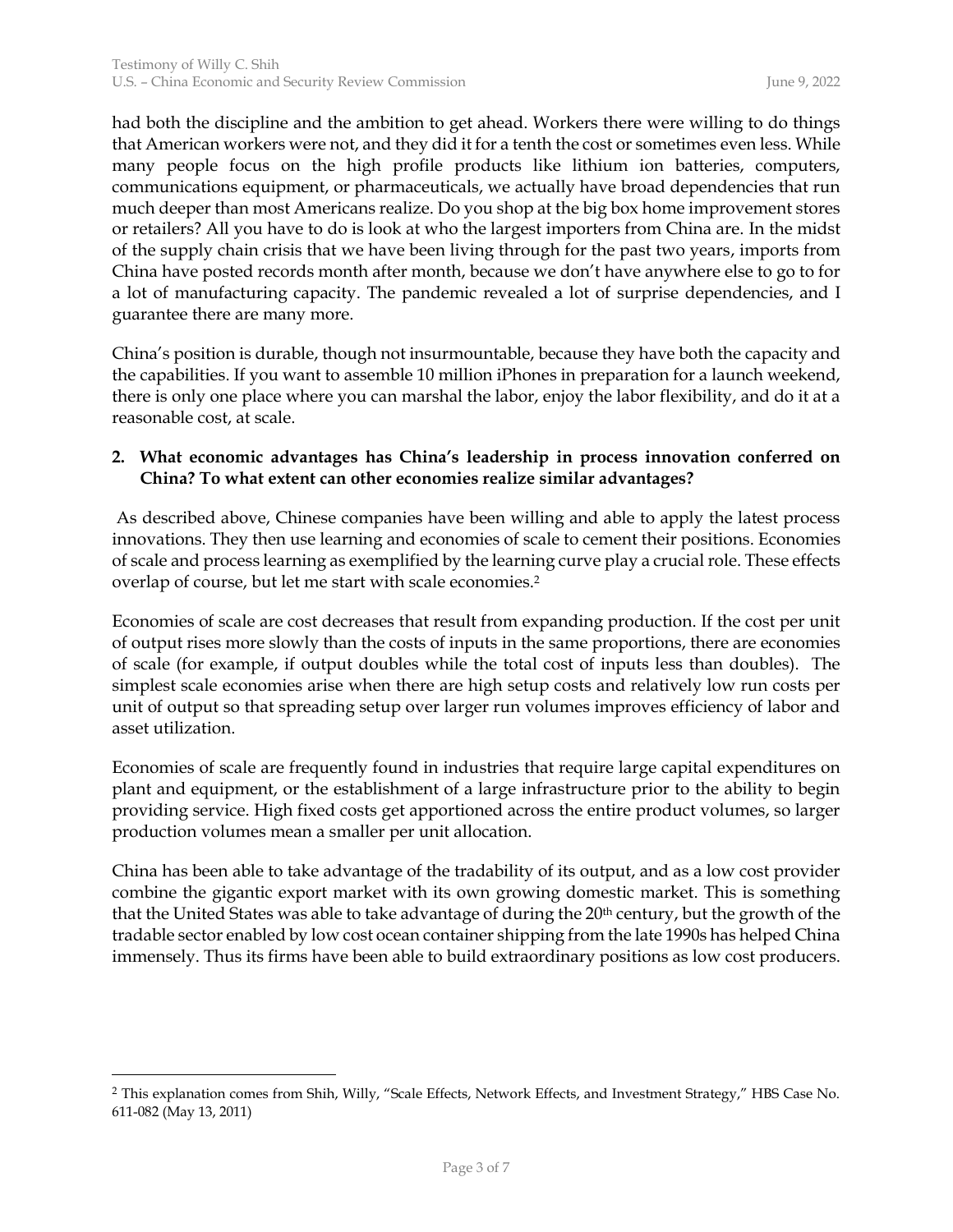Process learning is essential. The experience (learning) curve originated from the work of Theodore Wright, who studied aircraft production.<sup>3</sup> He observed that the more times a task was repeated, the less labor time was required in each subsequent iteration. Empirically this takes the form of:

$$
C_x = C_1 x^{\log_2(b)}
$$

where  $C_x$  is the unit cost of producing the *x*th unit,  $C_1$  is the cost of producing the first unit, and *b* is the progress ratio. (*1 - b*) is the proportionate reduction in unit cost with each doubling of cumulative production volume. Experience curve benefits can be attributed to improvements in labor efficiency as workers' dexterity improves, standardization, specialization and work method improvements, improved use of tools and equipment, product redesigns to improve assembly efficiency and productivity, material substitutions and more efficient use of inputs, and a shared experience effect when multiple products share usage of common resources.

One of the key benefits that I have observed Chinese manufacturers have been able to exploit is a market breadth and depth that facilitates this learning. When a firm starts out making a product, it might not be as good as international competitors but it is good enough for many buyers in its local market. Thus it is able to get practice and move down the learning curve. Customers pay for this learning by buying the firm's output, and this gives the manufacturer the cash flow to keep operating and improve. I describe this as "paying my tuition" while I learn and improve. China didn't invent this idea – it is a feature of market economies. Japan and other Asian economies leveraged this earlier, as did the U.S. in the 19th and 20th centuries. But a broad tradable sector with low cost shipping facilitates it.

### **3. Is the international competitiveness of China-based manufacturing networks eroding, and if so, why? Is any such erosion significant enough to precipitate a meaningful shift of production outside of China?**

In my opinion the competitiveness of China is eroding, and I would attribute this to several factors:

- Increasing logistics costs and transit times, essentially eroding the tradability of many goods. If you don't have sufficient value density, it makes no economic sense to produce physical products that far away from where they are sold. Since 90% of global trade moves on waterborne trade lanes, the arrival of IMO 2023 regulations on shipping suggest to me that we are not going back to the days of the first 15 years of this century.
- China's population dividend has peaked, and demographic trends are not in its favor. China's workforce is no longer seemingly limitless, and workers are demanding more pay. That die was cast with the country's one-child policy, and there is no correcting that in the near term.
- Heightened trade tensions between the U.S. and China have made manufacturing some commodities too high risk, and we have already seen the beginnings of a lot of diversification.
- China's Zero Covid policy has made business much harder to conduct, and has injected a major degree of risk uncertainty. Manufacturers really dislike uncertainty.

 $\overline{a}$ 

<sup>3</sup> Wright, Theodore P., "Factors affecting the cost of airplanes," Journal of Aeronautical Sciences," 3, no. 4 (1936):122- 128.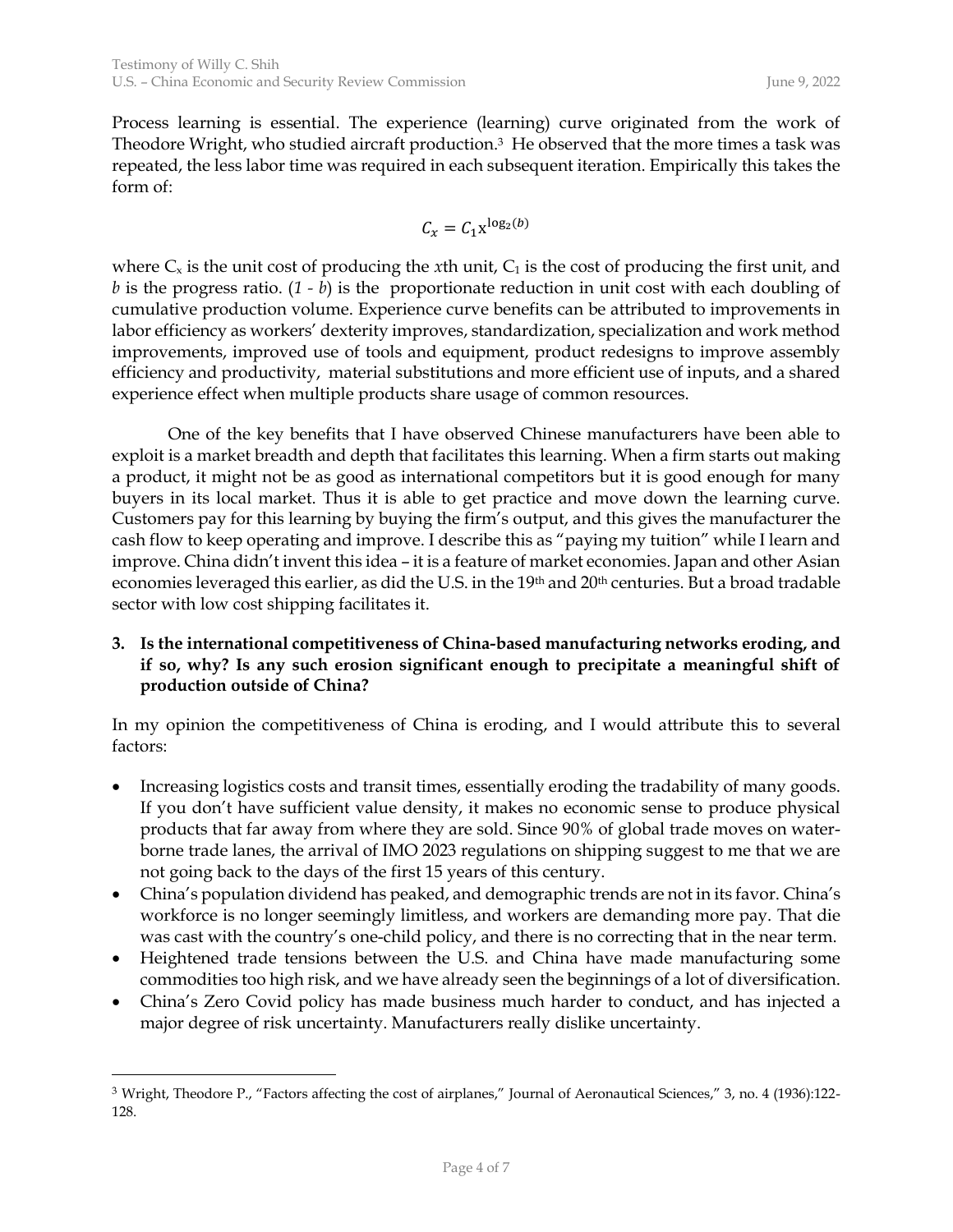• The Chinese government's willing to disruptive some of its own industries through policy and regulation have injected more uncertainty. Until the Party Congress later this year, this uncertainty is likely to continue.

Meaningful shifts in production have already, and continue to take place. Countries like Vietnam, Malaysia, and Mexico have seen gains. Having said this, I am not prepared to write off China's long term capabilities or its ability to react and respond to these shifts.

**4. How should the U.S. government and industry work together to diversify sourcing and production away from China? Are there certain manufacturing processes the U.S. public and private sector should prioritize to reduce exposure to China-centric production networks? Where are the opportunities on this score?**

The U.S. Government should engage in long term planning, *i.e.,* beyond one or two election cycles, to identify strategic capabilities that we believe we and our allies need to possess or can scale rapidly under times of duress. I believe the focus should be on *platform capabilities* upon which others rest. For example the metalcasting industry is a critical part of the U.S. manufacturing ecosystem. Highly engineered castings are used to produce 90% of all durable goods and nearly all manufacturing machinery. If you cannot make metal castings efficiently and cost effectively in the quantities you need, you will have trouble making machine tools, plumbing and fluid handling devices, oil field equipment, motor vehicles, and countless other goods. We have experienced waves of offshoring in the metalcasting business, generally sending the high volume work overseas, leaving small volumes to domestic firms, including many SMEs. Thus the overseas manufacturers have been able to buy the latest tools, and they have the scale and learning curve benefits described above.

There is a lot of anxiety about our dependence on overseas sources for high capacity batteries. But again we are dependent on those sources for the manufacturing tools as well, and many of those tools depend on platform capabilities like coatings and fine chemical manufacturing.

Some of these capabilities will take a long time to restore or develop domestic capabilities. What we should watch for are step-change innovations in manufacturing process technologies that can change the game and obsolete existing processing methods, just like basic oxygen, continuous casting, and electric arc furnaces did it to the incumbent American steel makers. I see a number of these opportunities:

- Continuous flow and on demand process technology platforms for manufacturing of fine chemicals, medicines, and sterile injectables.
- New metal processing technologies, such as hydrogen assisted magnesiothermic reduction for the production of titanium spherical powders, to replace the energy intensive Kroll process.
- Additive manufacturing technologies such as binder jet printing coupled with computer modeling applied to the production of advanced metal castings.

At the same time, I believe it as crucial that our country invest to maintain leadership in the fields that will be crucial in this century: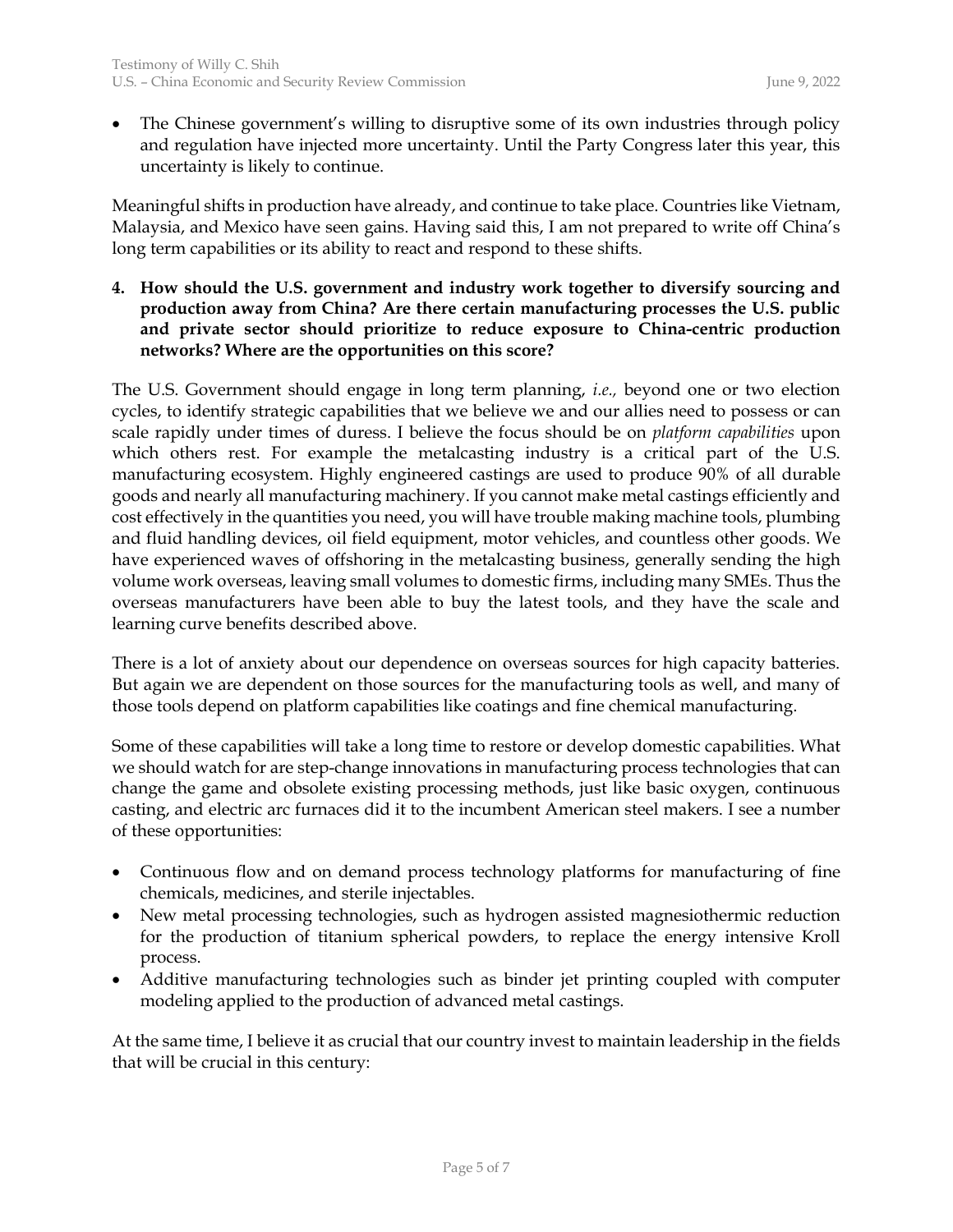- Life sciences, in particular manufacturing processes to support things like synthetic biology, and gene and cell therapy.
- New energy technologies, including hydrogen and derivative forms, green transition technologies, and compact modular nuclear technology.
- Advanced tool making, metrology, and packaging technologies in support of semiconductor manufacturing.

# **5. The Commission is mandated to make recommendations to Congress. How should the United States restore its industrial competitiveness vis-à-vis China? What other policy recommendations would you make based on the topic of your testimony?**

I have been thinking a lot about this question lately. First, we need to adopt the mindset of the challenger who is trying to climb back into the ring. What I mean here is we should stop wasting emotional energy about how we have been wronged in the past and pour it into what we are going to do to (1) strengthen where we are still strong so we don't mess it up, and (2) create strategic plans to grab the lead in areas that we decide are important, leveraging many of the ideas I have mentioned above.

Part of the first suggestion is to do an honest assessment of where our free market system is having trouble competing. I have been thinking about one of these areas a lot lately, and have been interviewing numerous experts. I am decidedly NOT a tax expert, but I want to frame the issue. The question is what makes a company attractive to investors, and what are the impacts of different tax and incentive regimes on financial metrics above and below the earnings before interest, taxes, depreciation, and amortization (EBITDA) line of a company?

Why do I think this is a problem? When investors compare companies that are in capital-intensive manufacturing industries or ones where sophisticated technology investments may take years to earn a return, they often bet instead on the sectors with shorter horizons or the prospects of closerin earnings and cash flow. Strategically critical industrial sectors, particularly capital intensive ones like most types of manufacturing have suffered in comparison. Deductions for capital investments are spread out over time, and the tax code creates a bias that favors services firms with higher labor costs and lower capital costs compared to manufacturing firms with high capital costs and lower labor costs. Investors also dislike long horizon risks associated with investments or projects that take many years to reach fruition. This is problematic for a company that has to make a large investment to stand up a new facility that may not be able to yield product for several years and turn a profit even further out – 10 years is not uncommon in some areas.

Tax policy in the U.S. is shifting with the upcoming expiration of certain deductions such as for investments. At the same time, other countries have enacted significant incentives to attract new manufacturing capacity. Incentives range from outright cash grants, concessions on land and buildings, as well as preferential tax treatment including reduced or zero corporate income taxes and exemptions from transaction taxes and import duties.

Refundable tax credits might be one vehicle to level the field a bit. Because they are refundable regardless of tax liability, under U.S. GAAP accounting rules they are treated as a grant